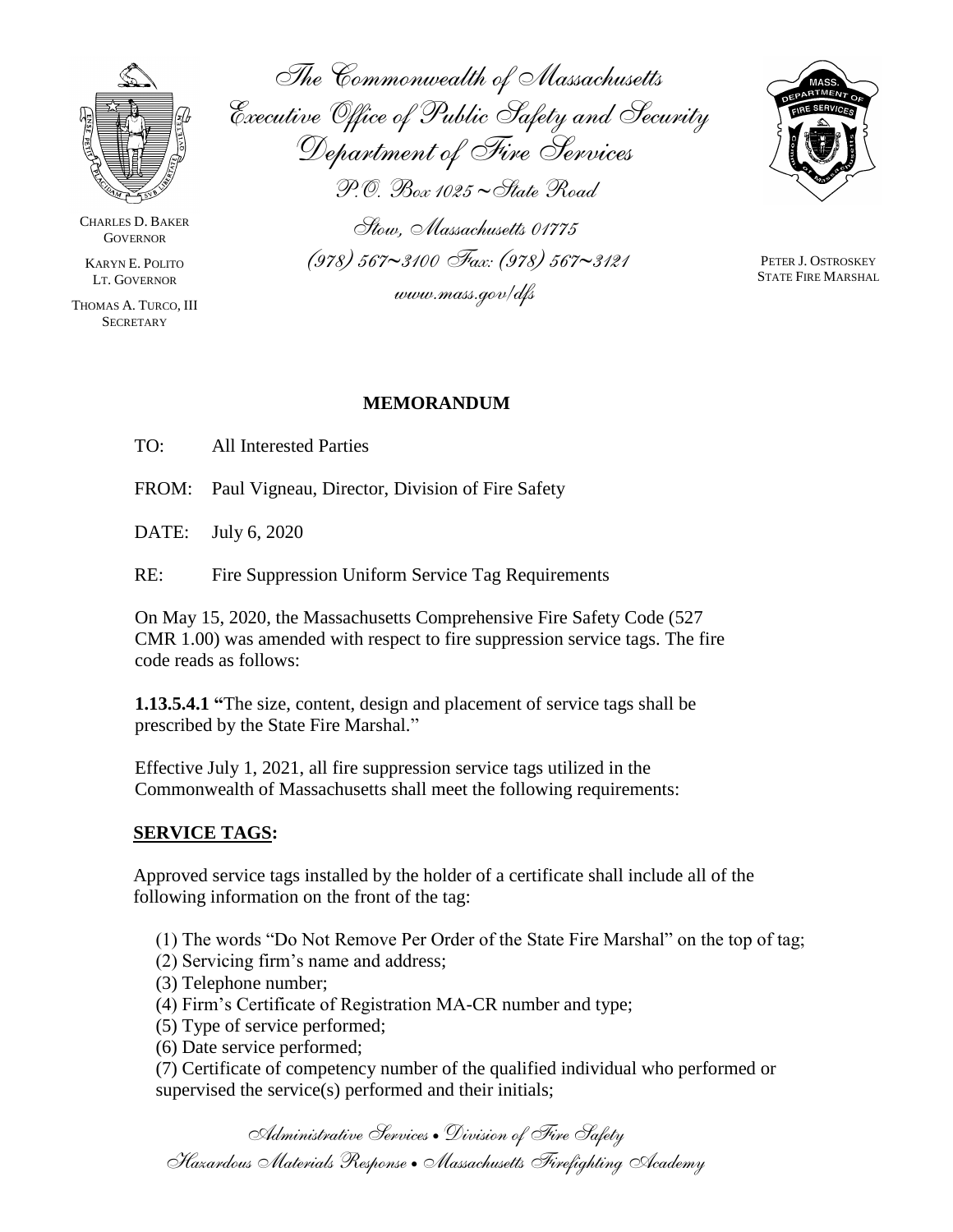The rear of the service tags shall include the following information:

- (8) Space and lines for recording owner and location of equipment; and
- (9) Space and lines for recording type and size of extinguisher.

#### COLORS:

Any color (with the exception of orange), with contrasting lettering. **Orange service tags shall be reserved for "noncompliance" systems.** 

MARKING: The label is to be properly "PUNCHED" to indicate the required information (date of inspection and type of service). Certificate of Competency holder's license number and initials may be written or printed on tag.

SIZE: Minimum 5.25" x 2.625"

# LOCATION:

Shall be placed in a clearly visible location. Tags shall be placed at the system manual pull stations or at the cylinders. Portable fire extinguishers shall have the tag placed around the neck of extinguisher.

# **NON-COMPLIANCE TAGS**:

Any engineered, pre-engineered and self-service fire suppression system inspected and found to be in noncompliance with its listing or manufacturer's specifications shall have a service tag attached indicating noncompliance.

Noncompliance tags shall all of the following information:

- (1) Firm name;
- (2) Certificate of Registration number;
- (3) Date service performed;
- (4) Reason for noncompliance;

(5) Initials and Certificate of Competency number of the person who conducted the inspection.

# COLORS:

Noncompliance service tags shall be bright orange. The words "Noncompliance" shall be printed in block letters not less than ½" in height, and be black in color.

# MARKING:

The Certificate of Competency holder's license number and initials shall be written or printed on tag.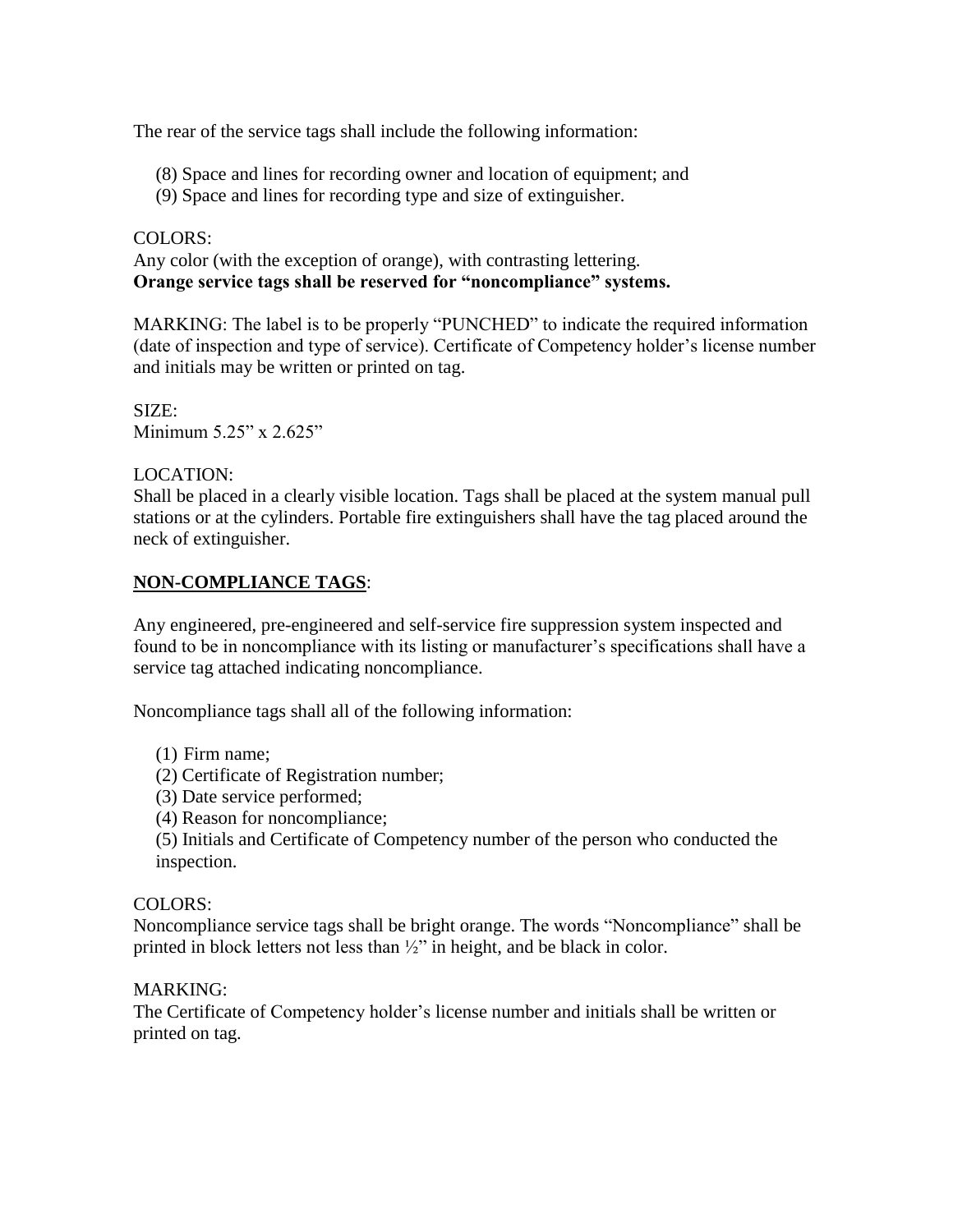### LOCATION:

Shall be placed in a clearly visible location. Noncompliance tags shall be placed at the system manual pull stations or at the cylinders.

### **All service and noncompliance tags shall meet the above listed requirements by no later than July 1, 2021.**

Prior to the printing of your service tags, we highly recommend that you provide our office an example of your tag(s). By submitting a sample tag prior to ordering, this allows our office to verify that the content and format meet the requirements of the guidelines.

If you have any questions concerning the service tag requirements, please contact Supervisor Matthew Murray at the Compliance & Enforcement Unit at 978-567-3371, or [Matthew.Murray@mass.gov.](mailto:Matthew.Murray@mass.gov)